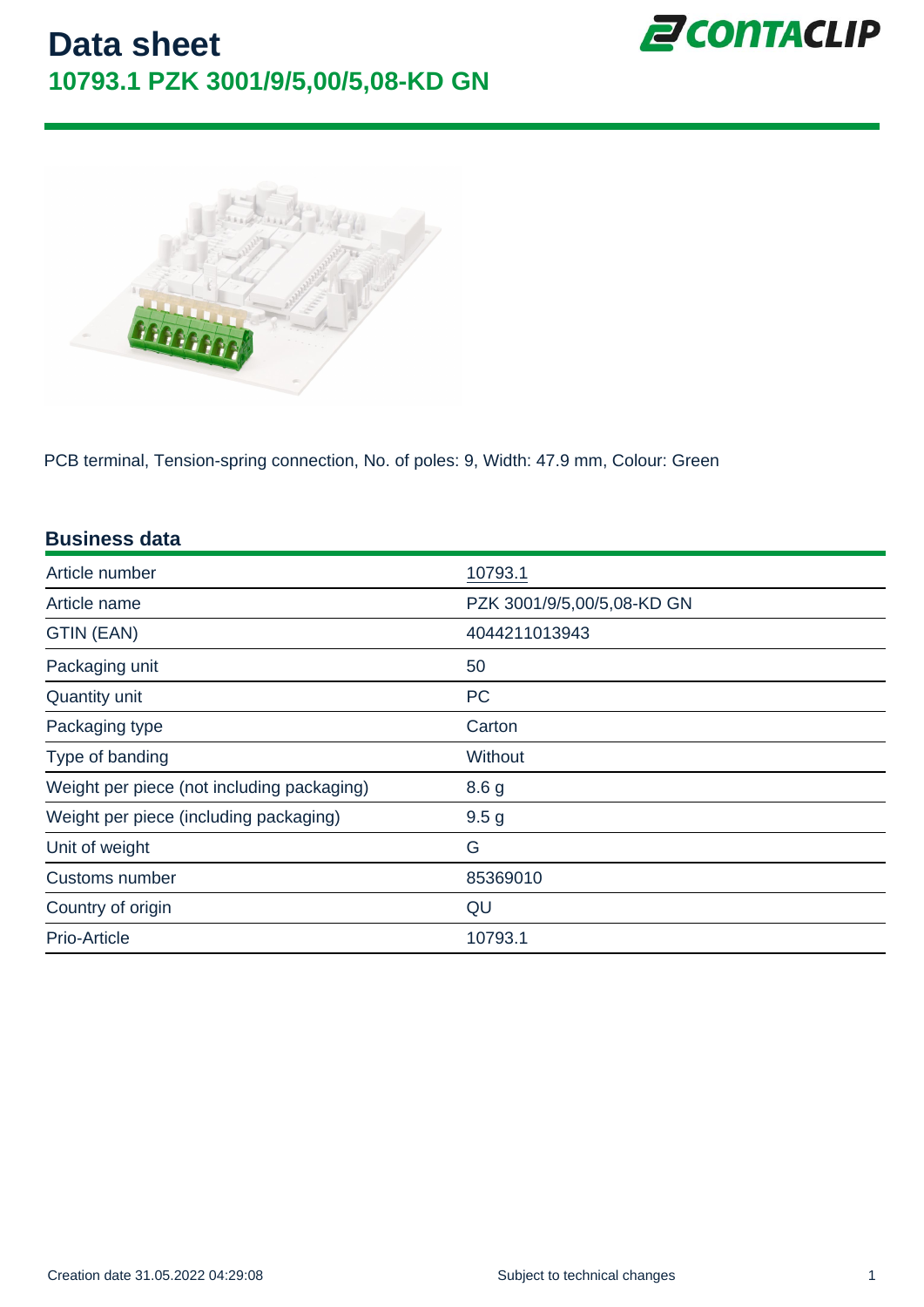

#### **Technical data**

| <b>Dimensions</b>                                           |                            |
|-------------------------------------------------------------|----------------------------|
| Length                                                      | 14.2 mm                    |
| Length of the pin                                           | 4 mm                       |
| Width                                                       | 47.9 mm                    |
| <b>Width left</b>                                           | 3.65 mm                    |
| Width right                                                 | 4.25 mm                    |
| Height                                                      | 12.9 mm                    |
| Drill hole diameter                                         | $1.1$ mm                   |
| Diameter of connecting pin                                  | $0.7$ mm                   |
| Pitch                                                       | 5 <sub>mm</sub>            |
| <b>Ratings</b>                                              |                            |
| Rated voltage                                               | 250 V                      |
| <b>Rated current</b>                                        | 24 A                       |
| Rated cross-section                                         | $2.5$ mm <sup>2</sup>      |
| Rated impulse voltage                                       | $2$ kV                     |
| Overvoltage category                                        | $\mathbf{III}$             |
| Contamination degree                                        | 3                          |
| <b>Connection data</b>                                      |                            |
| Connection principle                                        | Tension-spring connection  |
| Connection type of PCB                                      | Solder connection          |
| Type of attachment to circuit board                         | Connecting contact         |
| Angle of PCB/wire connection                                | 45°/135° (slanted upwards) |
| No. of poles                                                | $9$                        |
| Number of levels                                            | 1                          |
| Wire cross-section single-core (rigid) / stranded, min.     | $0.08$ mm <sup>2</sup>     |
| Wire cross-section single core (rigid)/stranded, max.       | $2.5$ mm <sup>2</sup>      |
| Wire cross-section stranded, min.                           | $0.14 \, \text{mm}^2$      |
| Wire cross-section stranded, max.                           | $2.5$ mm <sup>2</sup>      |
| Wire cross-section stranded with wire-end ferrules,<br>min. | $0.14 \, \text{mm}^2$      |
| Wire cross-section stranded with wire-end ferrules,<br>max. | $1.5$ mm <sup>2</sup>      |
| Wire cross-section AWG, min.                                | 28                         |
| Wire cross-section AWG, max.                                | 14                         |
| <b>Stripping length</b>                                     | 6 mm                       |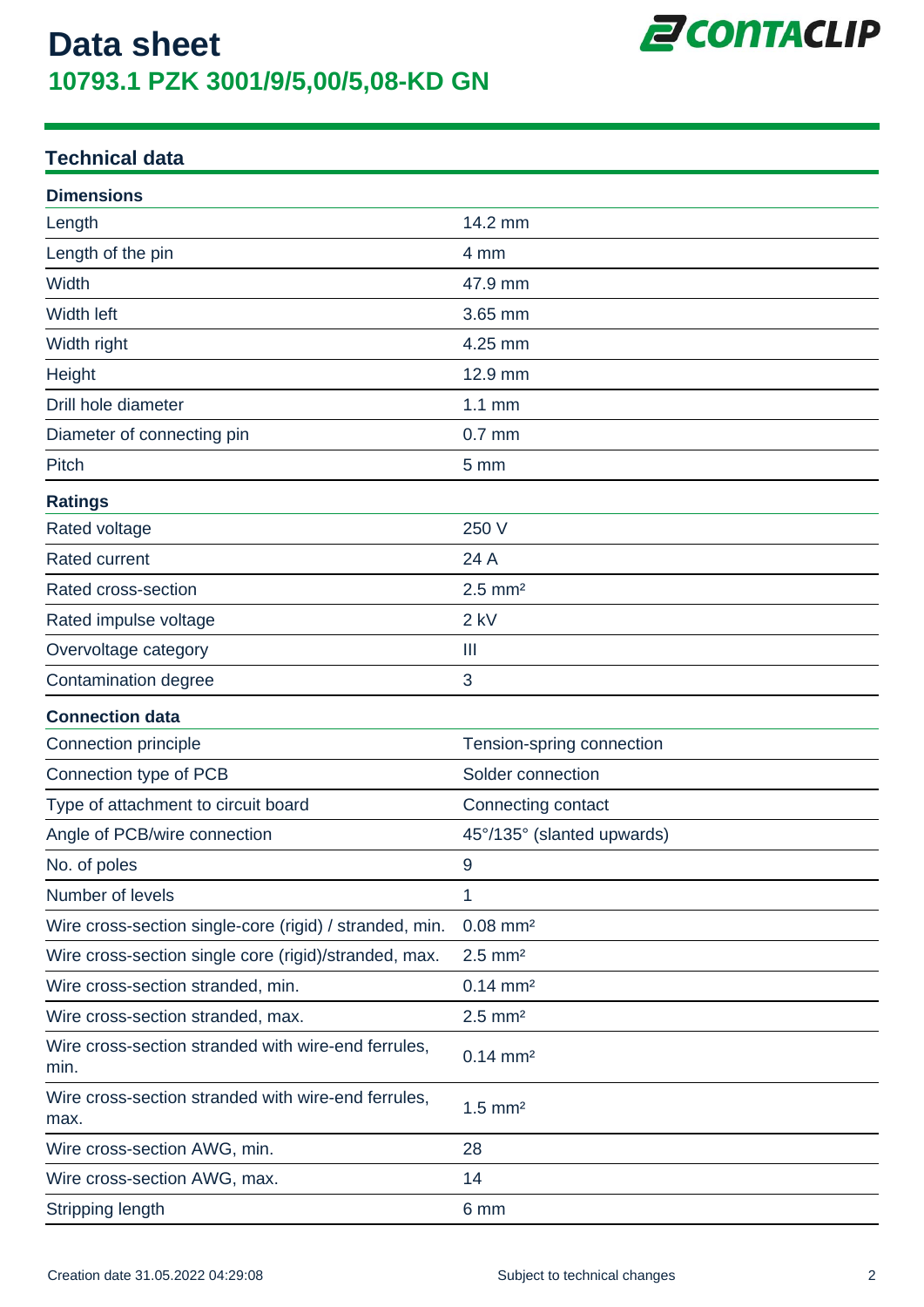

#### **Technical data**

| <b>Materials</b>                               |                        |  |
|------------------------------------------------|------------------------|--|
| Insulation housing                             | Polyamide 6.6          |  |
| Flammability class UL 94                       | $V-0$                  |  |
| Working temperature, min.                      | -30 °C                 |  |
| Working temperature, max.                      | 105 °C                 |  |
| <b>Tension spring</b>                          | <b>Stainless steel</b> |  |
| Soldering lug                                  | Copper alloy           |  |
| <b>Further technical data</b>                  |                        |  |
| Storage temperature, min.                      | $-40$ °C               |  |
| Storage temperature, max.                      | 105 °C                 |  |
| Insulation resistance                          | 1*10^13 Ohm x cm       |  |
| Creepage-current resistance                    | <b>CTI 600</b>         |  |
| Glow wire flammability index GWFI              | <b>GWFI 850</b>        |  |
| GWFI after-glow time                           | 30 Sek.                |  |
| Glow wire ignition temperature GWIT            | GWIT 775 °C            |  |
| <b>GWIT</b> exposure time                      | 5 Sek.                 |  |
| Connection cycles, in compliance with standard | 10                     |  |
| Recommended wave soldering temperature         | 265 °C                 |  |
| Recommended wave soldering duration, min.      | 3 Sek.                 |  |
| Recommended wave soldering duration, max.      | 4 Sek.                 |  |
| <b>Environmental Product Compliance</b>        |                        |  |
| <b>REACH Conform</b>                           | yes                    |  |
| <b>REACH Reference date</b>                    | 2022-01-17             |  |
| <b>REACH Candidate Substance Note</b>          | <b>No</b>              |  |
| <b>RoHS Conform</b>                            | yes                    |  |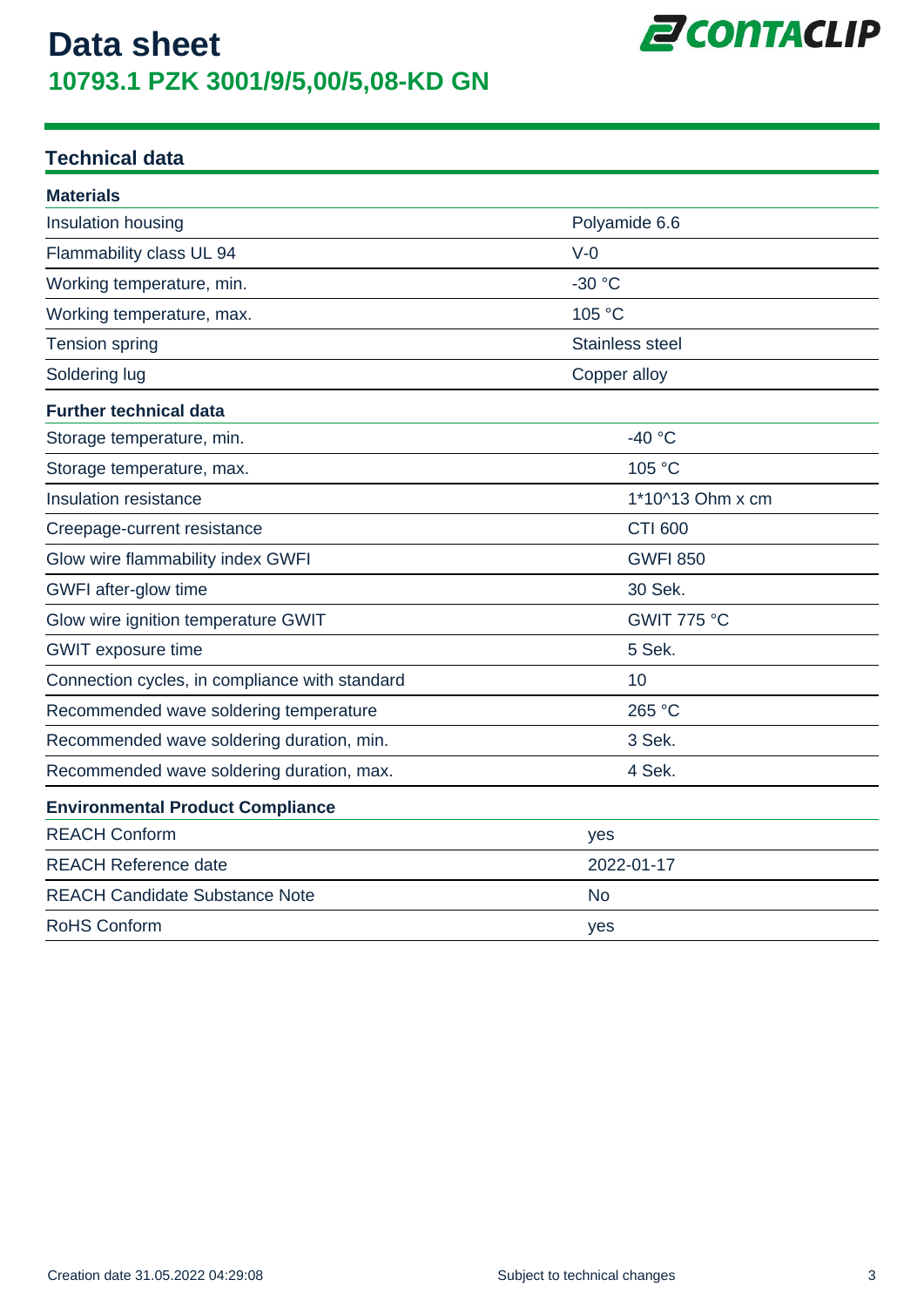

#### **Approvals**

| cUL Recognized                                       |                 |
|------------------------------------------------------|-----------------|
| cUL approval                                         | CSA 22.2 No.158 |
| cUL Usegroup B: rated voltage                        | 300 V           |
| cUL Usegroup B: rated current                        | 15 A            |
| cUL Usegroup D: rated voltage                        | 300 V           |
| cUL Usegroup D: rated current                        | 10 A            |
| cUL wire cross-section single-core (rigid) AWG, min. | 28              |
| cUL wire cross-section single-core (rigid) AWG, max. | 14              |
| cUL wire cross-section stranded AWG, min.            | 28              |
| cUL wire cross-section stranded AWG, max.            | 14              |
| cUL wire material                                    | Cu              |
| cUL Recognized                                       | 1               |
| <b>UL Recognized</b>                                 |                 |
| UL approval                                          | <b>UL 1059</b>  |
| UL Usegroup B: rated voltage                         | 300 V           |
| UL Usegroup B: rated current                         | 15 A            |
| UL Usegroup D: rated voltage                         | 300 V           |
| UL Usegroup D: rated current                         | 10 A            |
| UL wire cross-section single-core (rigid) AWG, min.  | 28              |
| UL wire cross-section single-core (rigid) AWG, max.  | 14              |
| UL wire cross-section stranded AWG, min.             | 28              |
| UL wire cross-section stranded AWG, max.             | 14              |
| UL wire material                                     | Cu              |
| UL factory wiring                                    | 1               |
| UL field wiring                                      | 1               |
| <b>UL Recognized</b>                                 | 1               |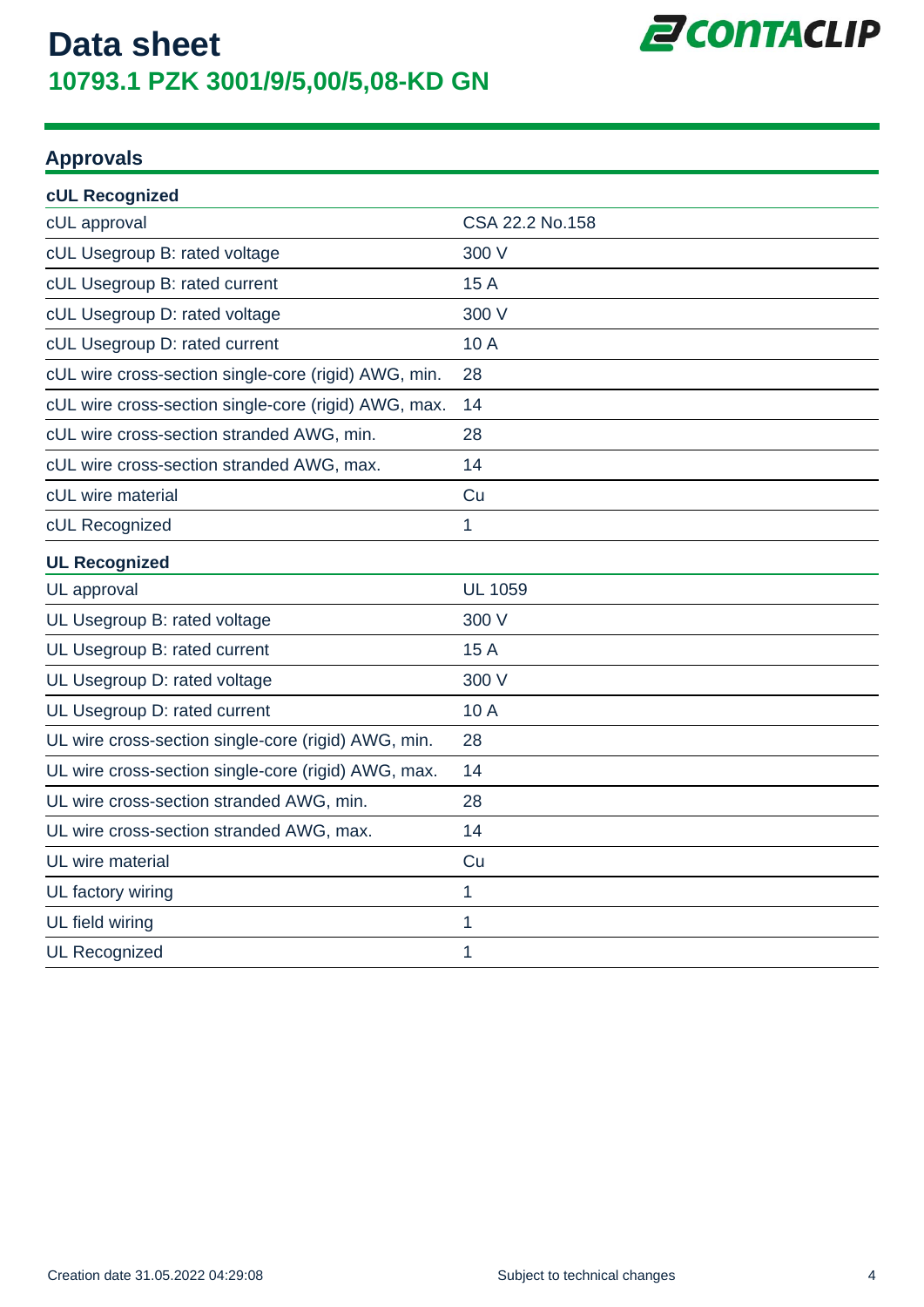

#### **Approvals**

| <b>VDE</b> approval                                 |                       |
|-----------------------------------------------------|-----------------------|
| <b>VDE</b> approval                                 | <b>DIN EN 60998</b>   |
| VDE approval granted                                | yes                   |
| VDE rated voltage                                   | 250 V                 |
| <b>VDE</b> rated current                            | 24 A                  |
| VDE rated current wire cross-section rigid, max.    | 24 A                  |
| VDE rated current wire cross-section stranded, max. | 24 A                  |
| VDE rated impulse voltage                           | $2$ kV                |
| VDE wire cross-section rigid, min.                  | $0.5$ mm <sup>2</sup> |
| VDE wire cross-section rigid, max.                  | $2.5$ mm <sup>2</sup> |
| VDE wire cross-section stranded, min.               | $0.5$ mm <sup>2</sup> |
| VDE wire cross-section stranded, max.               | $2.5$ mm <sup>2</sup> |
| VDE overvoltage category                            | Ш                     |
| VDE contamination degree                            | 3                     |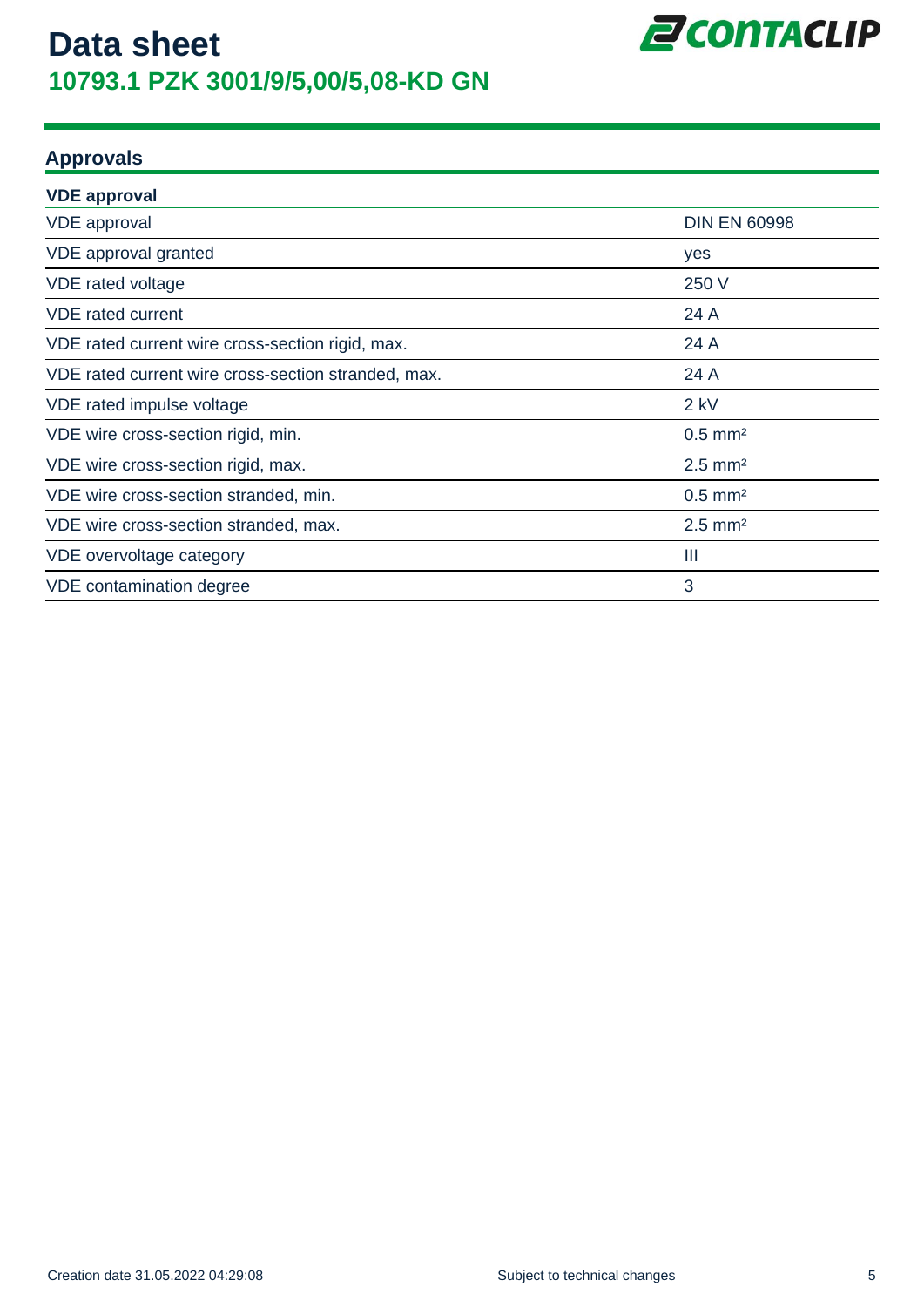

#### **Media**